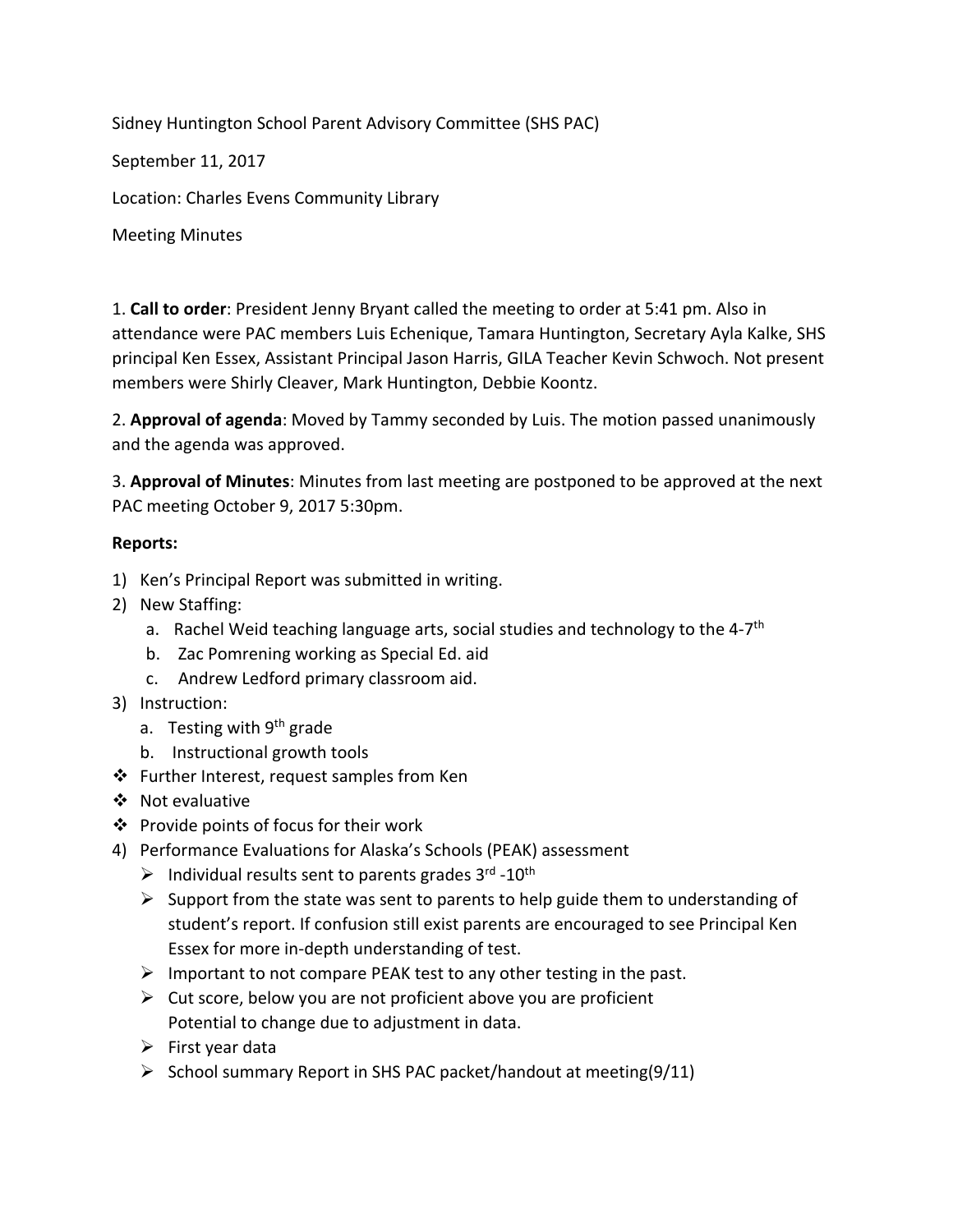(Tardy Arrival Shirley Cleaver 5:50pm : Understandably Excused due to the unclear meeting time.)

- $\triangleright$  Our Small sample size has some issues not conclusive enough.
- $\triangleright$  Strictly for informational value
- $\triangleright$  How can we do better
- 5) The current  $8<sup>th</sup>$  grade schedule
	- $\triangleright$  Gives students with higher skill levels ability to move up.
- 6) Ken's next year Ideas
	- $\triangleright$  Physical Education, have Keliah and Ruth in the mornings for Elementary.
	- $\triangleright$  Look at 7<sup>th</sup> grade math; look at who can instruct it, the best candidate.
	- $\triangleright$  Give our kids that operate at a higher level what they need.
	- $\triangleright$  Necessary to look at the numbers for the coming year
- 7) After school activities
	- Homework Room
	- $\triangleright$  Academic Pentathlon
	- a) Subject Is Africa
	- b) Tammy is running the Academic Pentathlon(middle school level) due to reoccurring desire to have academic Decathlon(high school level), why don't we start younger? The school paid for the curriculum and 10 online testing subscriptions. We might be the only academic Pentathlon team in the state. Practice for  $6<sup>th</sup>$  grade is Tuesday 3-4 after school six students attend.
	- c) Curriculum matches well with class work
	- d) Incentive support ideas are
	- **laser tag**
	- **Potential travel**
	- e) Dawn is willing to work with  $7<sup>th</sup>$ -8<sup>th</sup> grade during the academic support hour.
	- f) Support is needed from others to strengthen the program.
	- $\triangleright$  Geography Club
	- $\triangleright$  Working toward providing Science Fair opportunities for students
- 8) Resource Management
	- $\triangleright$  Fixed back deck
	- $\triangleright$  Changed out hand washing stations
	- $\triangleright$  Painted the front door and railings
	- $\triangleright$  Will upgrade the Fire alarm panel system

#### **PAC Elementary and Jr. High Staffing, class size, and combined classes policy change**

- 1) Sent several times to the policy committee and was sent back
- 2) Was rejected because of incompatibility with board policy
- 3) PAC board agrees to adjust conflicting sentence and continue to try to pass this proposal.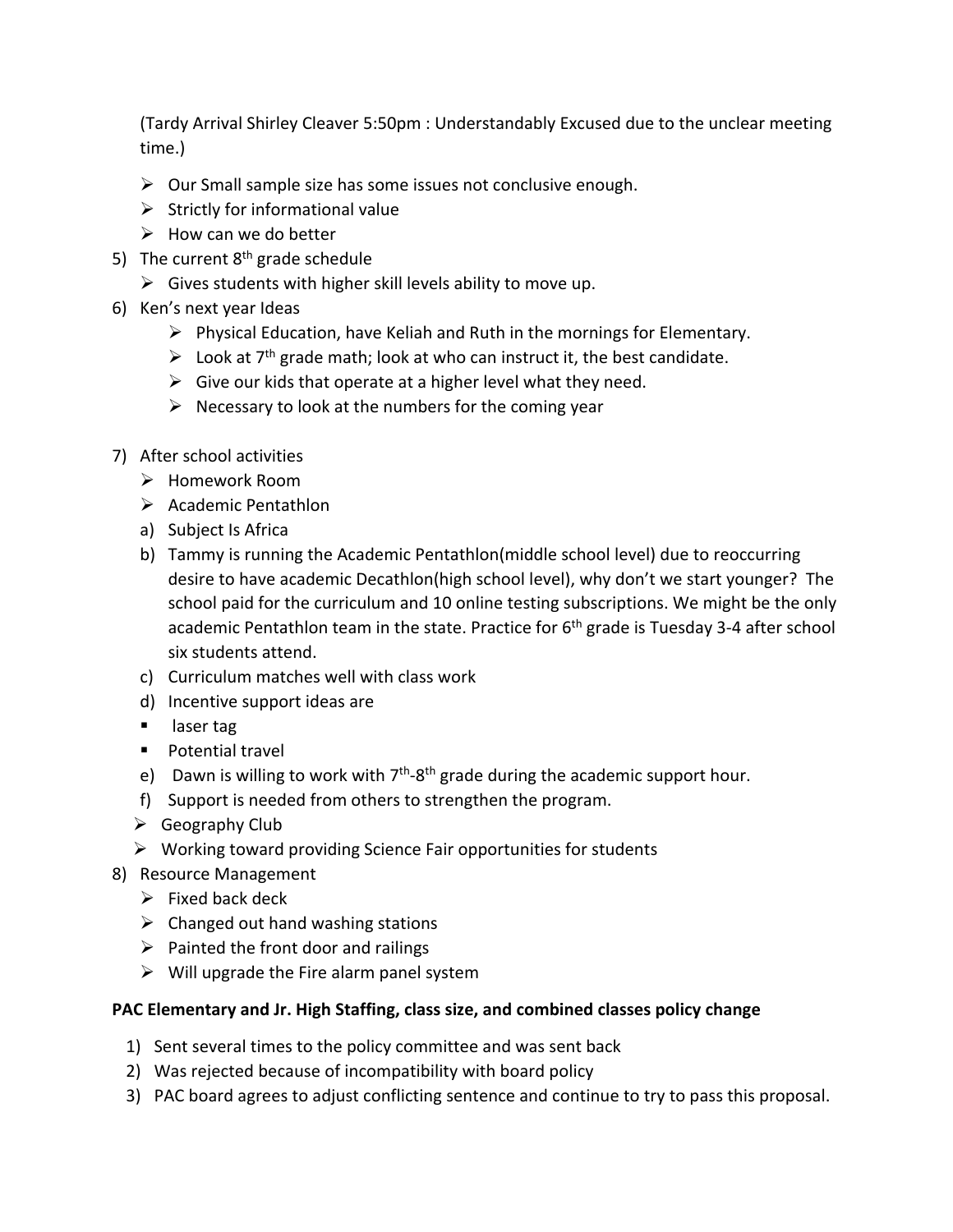4) Subcommittee formed (Jenny Bryant and Ayla Kalke): continue to rewrite, and meet with policy board members Tim Bodony, and Jim Merriner.

### **Community Comments**

- **Luis Echenique** from louden wanted to highlight the work they did with the SHS school. Facilitated a Field trip to BLM for the Elementary  $1<sup>st</sup>$ -8<sup>th</sup> grade. Three different tours were made to the BLM. He would like to Thank the Teachers and Jason Harris for their cooperation and help with transportation. Potential for next year, have BLM come and present for GILA and SHS students. Outreach opportunity. Louden was able to get rid of 4 years of E‐waste from the school. Palletized a full connex(15 pallets) school provided a few student helpers. This was Paid for through Louden from federal funding from EPA.
- **Luis Echenique** wants to know why entry road to GILA is so bad, Principal Ken Essex directed this inquiry to the CITY.
- **Tammy Huntington** comment last week in September is mental health awareness. September 28, walk for life day.
- **EXPLOSIVE PRINTING INCR**
- a. Requesting the Elementary doors are open in the morning for a limited time (suggested time 8am‐9am) to relieve the congestion that occurs at the main entry in the morning.
- **b.** SHS Credit card payments: Please make this available to local SHS parents. Local parents are not able to pay with credit cards like GILA parents. There are options available that other school districts use to have parents pay school bills via credit card, zangle( used in the Anchorage school district) Jason Harris commented that the current reason SHS school does not take credit card payments from parents is due to the fee.
- **c.** Ice Cream Social this introduces kids to a new school. Good way to start a school year.
- **d.** Jamboree is October 6<sup>th</sup> and 7<sup>th</sup>
- **e.** Suggested That the PAC holds a work session to set goals and annual outlook. Give the PAC a more concrete direction.
- **f.** PAC holds fundraisers to support teachers

#### **PAC comments: Communication can be better, Students entry in to High School is**

#### **Old Business**

- a. Strategic plan comments due by 9/29/17.
- **b.** PAC decide to leave it to individual input form parents**.**
- **c.** Remind others to put in comments before the 29th

#### **New Business**

1) **State testing results PEAKS** (was discussed in Ken's report)